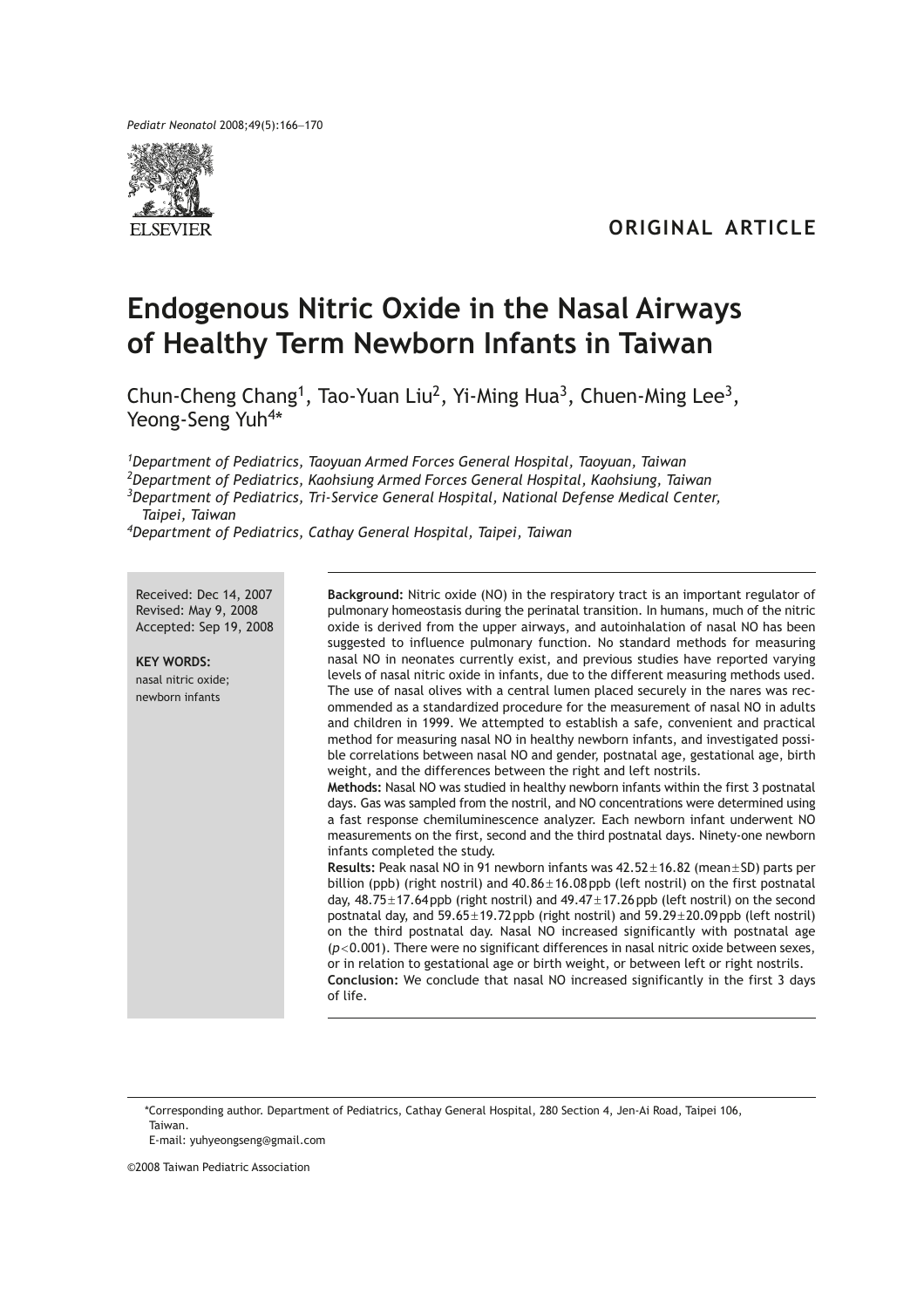## **1. Introduction**

Nitric oxide (NO) is produced endogenously within the respiratory tract and was first detected in exhaled air in humans and mammals in 1991.<sup>1</sup> Measurement of exhaled NO has been proposed as a new test for pulmonary function that could be used to monitor airway inflammation in asthma and other inflammatory respiratory disorders.<sup>2</sup> Most of the NO in adults and children originates from the upper respiratory tract, especially the paranasal sinuses.<sup>3,4</sup> The physiologic role of nasal NO is still unclear, but it has been suggested that it acts as a regulator of pulmonary homeostasis in humans and plays an important role during perinatal adaptation in neonates.5,6 No standard methods for measuring nasal NO in neonates are currently available, and procedures using velum closure to either prevent the loss of nasal NO via the posterior velopharyngeal aperture, or entry of lower respiratory air into the nasal cavity, are difficult to perform in neonates.<sup>7</sup> The most accurate method of measuring NO concentrations in the upper and lower respiratory tracts in infants is by sampling in intubated infants, though this is often inconvenient or impractical. $8,9$ Nasal olives, with a central lumen placed securely in the nares, were recommended as the standardized procedure for the measurement of nasal NO in adults and children in 1999.10

Measurements of nasal NO concentrations are helpful for screening children with clinical symptoms suggestive of primary ciliary dyskinesia (PCD), and to aid decisions on the need for further, more invasive testing.<sup>11</sup> The early measurement of nasal NO concentrations may be helpful for screening neonates with PCD.

In this study, we attempted to establish a safe, convenient and practical method of measuring nasal NO in healthy newborn infants. We also investigated possible correlations between nasal NO and gender, postnatal age, gestational age, birth weight, and differences between the right and left nostrils.

#### **2. Materials and Methods**

This prospective study was conducted in infants cared for in our hospital nursery between July 1, 2006 and May 31, 2007. One hundred and nine healthy term infants with normal birth weights were enrolled into the study after informed written parental consent was obtained. The study was approved by the Tri-Service General Hospital Institutional Review Board. The mothers were all healthy, with histories of normal pregnancies. To detect any changes in measurable levels of endogenously produced NO in the upper airways during the first, second and third postnatal days, measurements were performed 24 hours, 48 hours and 72 hours after birth, in the nursery.

In non-cooperative children, nasal NO can be measured during normal tidal breathing if sedation is not to be used.<sup>12,13</sup> The infants were studied while lying in their cots, with a room air temperature of 24−25ºC. During the study period, the NO concentrations in the ambient air were always below 5 parts per billion (ppb). A bead was inserted approximately 5 mm inside one nostril (right first), ensuring a tight seal, while the contralateral nostril was left open. The bead was made of a smooth, non-traumatizing material, and was of a sufficient diameter and appropriate size to occlude the nares (Figure 1).



**Figure 1** Appropriate sizes of beads introduced to occlude nares for nasal aspiration.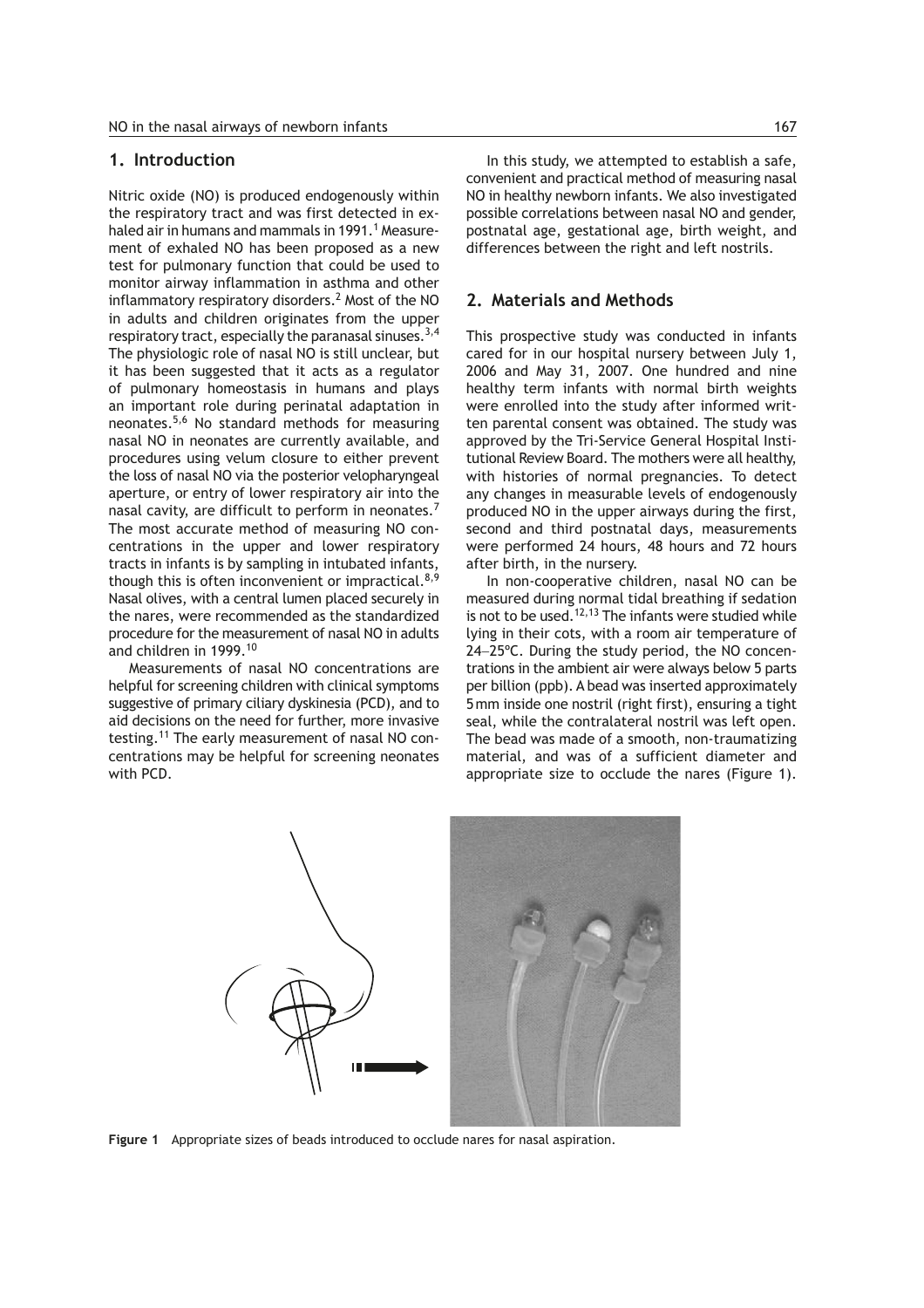Measurements were performed during regular tidal breathing, with the neonates lying quietly in the supine position with mouths closed. The results were considered acceptable only if a stable plateau of at least 10 seconds was achieved. Measurements were performed at least three times in both the right and left nostrils. This technique for sampling nasal NO is similar to that reported previously by Schedin et al.14 The bead was connected by a Teflon tube to a suction pump with a side port connecting to the NO analyzer. The levels of nasal NO were measured using a fast response (0.02 seconds) chemiluminescence analyzer (NOA 280; Sievers Instruments, Inc., Boulder, CO, USA). The sampling flow rate was 200 mL/minute. NO levels were simultaneously displayed on the front panel of the analyzer and on a computer attached to the RS-232 output. Data were stored and analyzed using computer software (NO Analysis 3.21 BREATH; Sievers Instruments, Inc.). A 2-point calibration was performed daily, first to zero with air passing through an NO scrubber tube containing  $KMD<sub>4</sub>$  (potassium permanganate) and activated charcoal, and then with certified standardized NO gas (9.45 ppm) for the span (Linde Gas LLC; Maumee Specialty Gas Plant, Maumee, OH, USA). The amount of NO in the ambient air (baseline) was recorded before each measurement. We present the data for peak nasal NO concentrations, i.e., for each peak level detected in the plateau periods (Figure 2). The peak nasal NO level was the maximal value for the exhalation, as calculated by the software. Within-subject variation in NO levels was quantified in 31 subjects. A series of nasal NO examinations was performed in the same nostril, which revealed no significant differences (Table 1). Our methods were therefore reproducible.

Data were analyzed using Sigma Stat (Version 3.1, SPSS, Chicago, IL, USA). Statistical evaluation was performed using the paired *t* test and linear

| Table 1        | Within-group variation based on three mea-<br>surements in each nostril in 31 subjects |       |  |
|----------------|----------------------------------------------------------------------------------------|-------|--|
| <b>Nostril</b> | Nasal NO                                                                               | p     |  |
| Day 1 R        | $46.55 \pm 18.72$                                                                      | 0.158 |  |
|                | $46.65 \pm 18.64$                                                                      |       |  |
|                | $46.68 + 18.66$                                                                        |       |  |
| Day 1 L        | $45.17 \pm 18.55$                                                                      | 0.804 |  |
|                | $45.23 \pm 18.46$                                                                      |       |  |
|                | $45.21 \pm 18.49$                                                                      |       |  |
| Day 2 R        | $61.30 + 26.26$                                                                        | 0.179 |  |
|                | $61.23 + 26.30$                                                                        |       |  |
|                | $61.47 + 76.19$                                                                        |       |  |
| Day 2 L        | $60.86 \pm 27.77$                                                                      | 0.369 |  |
|                | $60.72 + 27.63$                                                                        |       |  |
|                | $60.84 \pm 27.57$                                                                      |       |  |
| Day 3 R        | $68.68 + 24.62$                                                                        | 0.507 |  |
|                | $68.81 + 24.73$                                                                        |       |  |
|                | $68.81 + 24.51$                                                                        |       |  |
| Day 3 L        | $66.62 \pm 27.64$                                                                      | 0.384 |  |
|                | $66.69 \pm 27.71$                                                                      |       |  |
|                | $66.76 + 27.67$                                                                        |       |  |



**Figure 2** A typical recording of nasal NO derived from an infant. Nasal sampling periods from right and left nostril (right first) and interspersed non-aspirated periods (−) are indicated by horizontal bars. Ambient air was aspirated during non-aspirated periods. A postocclusive nasal NO maximal level (large arrow) followed by a plateau period (small arrow) was shown.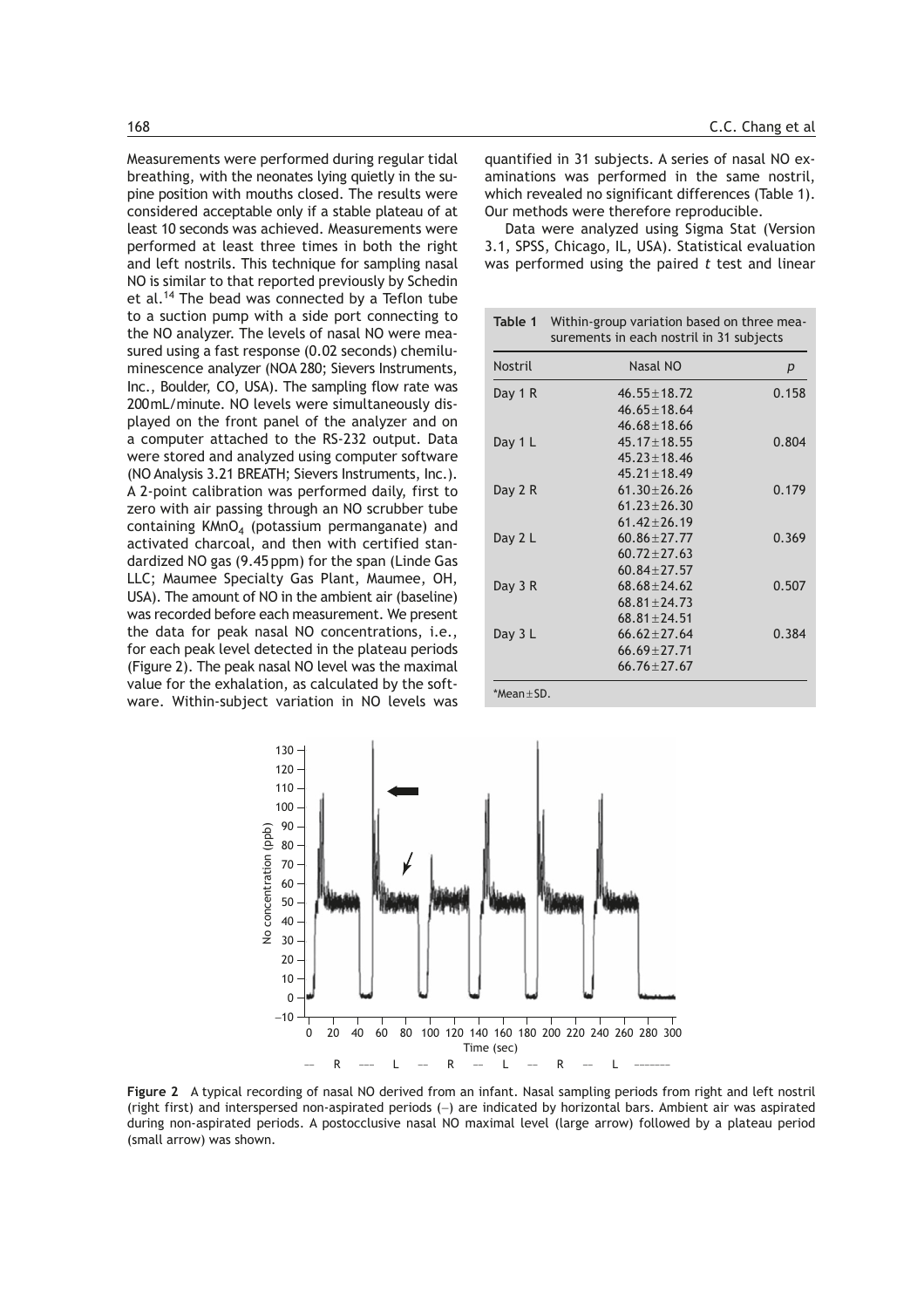regression analysis. Data are reported as mean $\pm$ SD. Statistical significance was defined as *p*< 0.05.

### **3. Results**

A total of 91 infants (46 male), with a median gestational age of 39.4 weeks  $(39.4 \pm 1.2)$  and a median birth body weight of  $3140.5g$  ( $3140.5 \pm 376$ ), were entered into the study (Table 2). NO concentrations in the upper airways of the healthy newborn infants increased with postnatal age during the first 3 days of life. The ambient air NO concentrations were  $2.27 \pm 0.3$  ppb during the experiments. Peak nasal NO in the 91 newborn infants was  $42.52 \pm 16.82$  (mean  $\pm$ SD) ppb (right nostril) and  $40.86 \pm 16.08$  ppb (left nostril) on the first postnatal day,  $48.75 \pm 17.64$  ppb (right nostril) and  $49.47 \pm 17.26$  ppb (left nostril) on the second postnatal day, and  $59.65 \pm 19.72$  ppb (right nostril) and  $59.29 \pm 20.09$  ppb (left nostril) on the third postnatal day (Figure 3). Peak nasal NO increased significantly with postnatal age during the first 3 days, with the lowest levels on the first postnatal day and the highest levels on the third postnatal day (*p*< 0.01). There was no significant difference

|                                                              | <b>Table 2</b> Characteristics of healthy subjects $(n=91)$ |                                            |
|--------------------------------------------------------------|-------------------------------------------------------------|--------------------------------------------|
| Male/female<br>Gestational age (wk)<br>Birth body weight (g) |                                                             | 46/45<br>$39.4 + 1.2*$<br>$3140.5 \pm 376$ |
| $*$ Mean + SD.                                               |                                                             |                                            |



Figure 3 Average peak nasal NO concentrations (mean ± SD) in ppb. The peak nasal NO concentrations increased with postnatal ages (*p*< 0.01). There was no significant difference in NO concentrations between nostrils.

in nasal NO between sexes, or in relation to gestational age or birth weight, or between and left and right nostrils.

#### **4. Discussion**

In this study, we developed a modified method of measuring NO concentrations in the upper airways of neonates, using a bead instead of an olive.<sup>12</sup>−<sup>14</sup> The vestibula of newborn infants are shorter and narrower than in adults, and a bead fitted the vestibulum of neonates better than an olive. Newborn infants, like adults, excrete considerable amounts of NO through their nasal airways. NO concentrations in the ppb range can be measured as early as the first postnatal day.

We measured the NO concentrations from nasal airways without the velum closure procedures recommended by the American Thoracic Society.10 There is currently no validated non-invasive technique for measuring nasal NO concentrations in infants or young children who are unable to perform velum closure maneuvers. Our non-invasive method provides a safe, convenient and practical means of measuring NO concentrations in the nasal airway of newborns. The nasal-aspirated NO measured without velum closure procedures, included NO from both the upper and lower airways. However, most of the NO in exhaled air originates from the nasal airways, with only a minor contribution from the lower airways  $(<sub>5</sub>$ ppb) and the oral cavity.<sup>8</sup> The measured nasal NO concentrations were distinctly higher than those in the expired air from mechanically ventilated infants.<sup>8</sup> High concentrations of NO are found in the noses of neonates shortly after birth, even before the sinuses have developed.15 We thus considered that the NO measured reflected nasal concentrations, and that these were already present in the ppb range on the first postnatal day, and possibly even earlier. We therefore introduced a non-invasive method for the detection of nasal NO concentrations. This has been considered to play several hypothetical roles, including enhancing non-specific host defense mechanisms, reducing pulmonary vascular resistance,  $16,17$  modulating the pulmonary vascular tone as well as improving ventilationperfusion matching, regulating ciliary function,18 and being a surrogate marker of nasal inflammations such as allergic rhinitis.<sup>19</sup>

The plateau nasal NO levels have been thought to reflect a balance between NO production, absorption and removal of the sampling pump, and were not affected by breathing conditions or occlusion time.<sup>20</sup> Colnaghi et al measured the nasal NO plateau level using a higher sampling flow rate (1 L/min). Their results showed lower nasal NO levels than those found